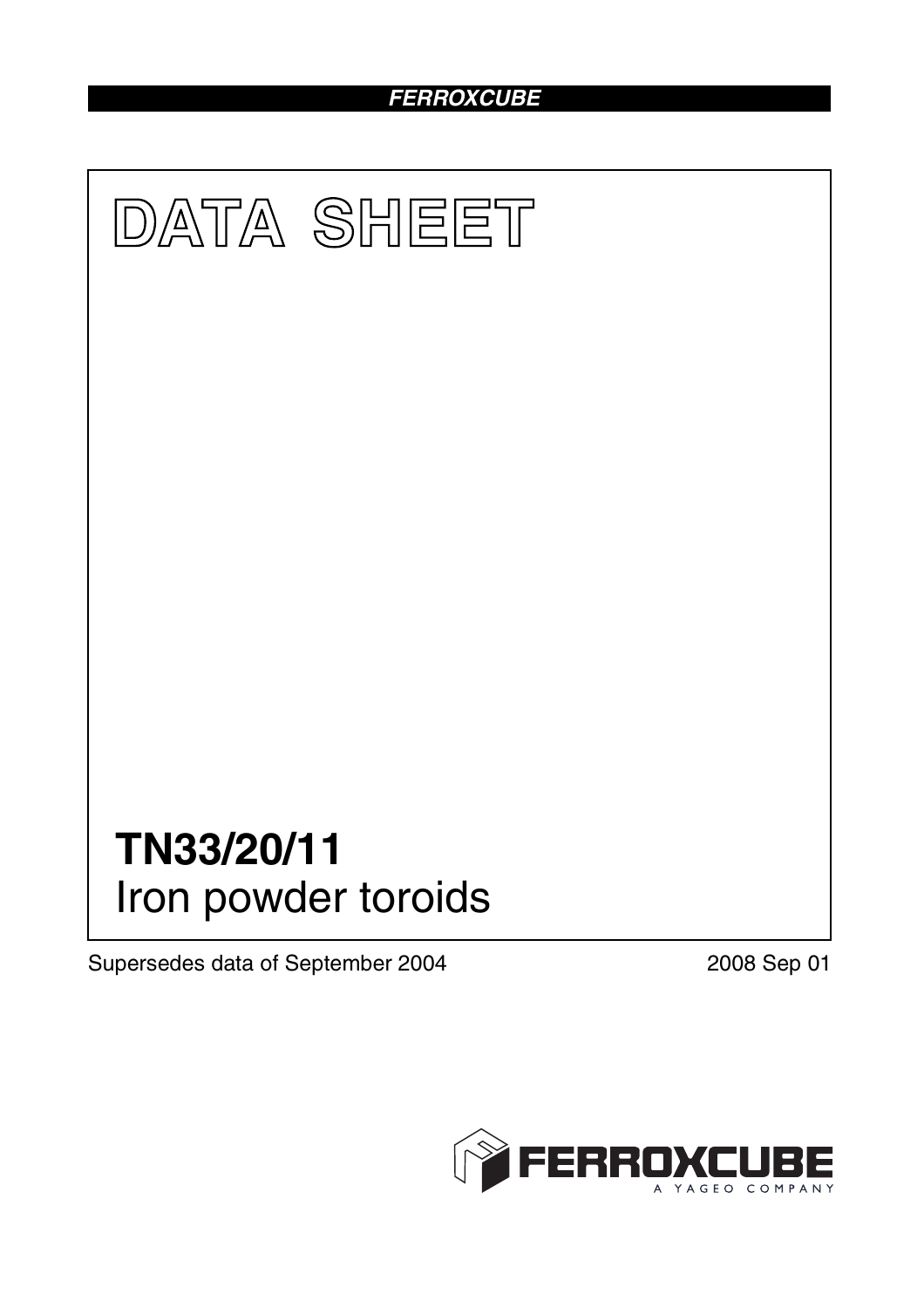## Iron powder toroids TN33/20/11

### **RING CORES**

#### **Effective core parameters**

| <b>SYMBOL</b>           | <b>PARAMETER</b> | <b>VALUE</b> | <b>UNIT</b>     |
|-------------------------|------------------|--------------|-----------------|
| $\Sigma(I/A)$           | core factor (C1) | 1.23         | $mm^{-1}$       |
| $V_{e}$                 | effective volume | 5200         | mm <sup>3</sup> |
| $\mathsf{I}_\mathsf{e}$ | effective length | 80.0         | mm              |
|                         | effective area   | 65.0         | mm <sup>2</sup> |
| m                       | mass of core     | $\approx 35$ | g               |

#### **Coating**

The cores are coated with polyamide 11 (PA11), flame retardant in accordance with *"UL 94V-2"*; UL file number E 45228 (M).

The colour is white.

Maximum operating temperature is 160 °C.

#### **Isolation voltage**

DC isolation voltage: 1500 V.

Contacts are applied on the edge of the ring core, which is also the critical point for the winding operation.

#### **Ring core data**

| <b>GRADE</b> | $A_L$<br>(nH)    | μi           | <b>TYPE NUMBER</b> |
|--------------|------------------|--------------|--------------------|
| 2P40 Sup     | 41 $\pm$ 10%     | $\approx 40$ | TN33/20/11-2P40    |
| 2P50 Sup     | $51 + 10\%$      | ≈50          | TN33/20/11-2P50    |
| 2P65 sup     | $67 + 10%$       | ≈65          | TN33/20/11-2P65    |
| 2P80 sup     | $82 + 10%$       | $\approx 80$ | TN33/20/11-2P80    |
| 2P90 sup     | $87 + 10/ - 15%$ | $\approx 90$ | TN33/20/11-2P90    |